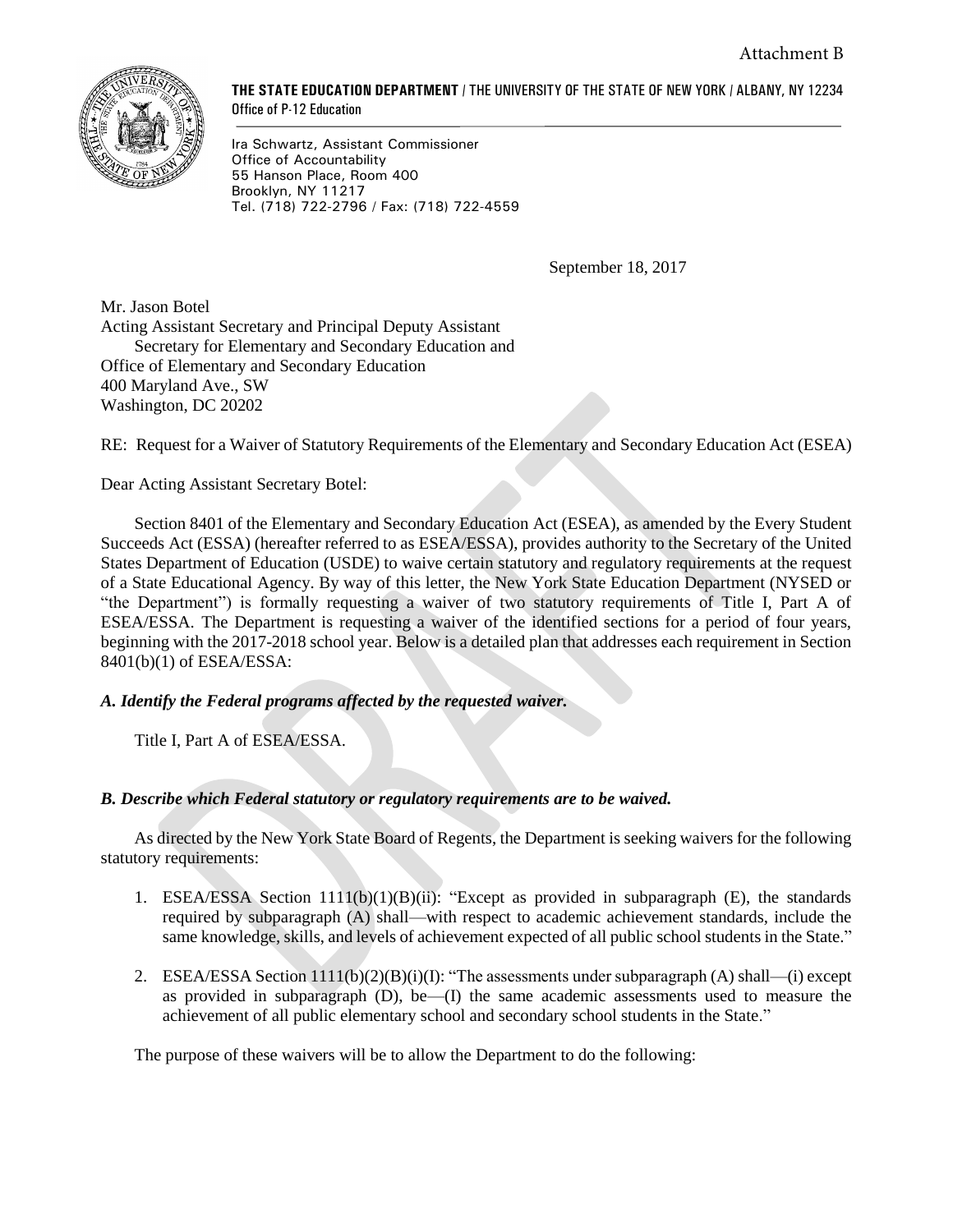- For students enrolled in Grade  $7<sup>1</sup>$  who take a high school level Regents examination in mathematics in lieu of the Grade 7 Mathematics test:
	- o Use their results on this examination when making participation and accountability determinations at the middle level;
		- Provide full credit on the state's annual accountability system for student results at a performance level of 2 on a Regents Examination in mathematics when determining Performance Indices at the middle level for mathematics;
		- **•** Provide additional credit on the state's annual accountability system for student results at a performance level of 3 or 4 on a Regents Examination in mathematics when determining Performance Indices at the middle level for mathematics;
		- Count their participation in the Regents examination in mathematics when determining whether a school or district has met the 95 percent participation requirement in mathematics at the middle level;
	- o Require these students to take a more advanced Regents Examination in mathematics at the secondary level to fulfill the participation and performance criteria for secondarylevel accountability.
- For students enrolled in Grade 7 who take both a Regents Examination in mathematics and the Grade 7 Mathematics test:
	- o Use their results on the Grade 7 Mathematics test when determining the Performance Index in middle-level mathematics in the state's annual accountability system.
- For students enrolled in Grade  $8<sup>2</sup>$  who take a high school level Regents examination in science in lieu of the Grade 8 Intermediate-Level Science test:
	- o Use their results on this examination when making participation and accountability determinations at the middle level:
		- Provide full credit on the state's annual accountability system for student results at a performance level of 2 on a Regents Examination in science when determining Performance Indices at the middle level for science;
		- **•** Provide additional credit on the state's annual accountability system for student results at a performance level of 3 or 4 on a Regents Examination in science when determining Performance Indices at the middle level for science;
		- Count their participation in the Regents examination when determining whether a school or district has met the 95 percent participation requirement in science at the middle level;
	- o Require these students to take a more advanced Regents Examination in science at the secondary level to fulfill the participation and performance criteria for secondary-level accountability.
- For students enrolled in Grade 8 who take both a Regents Examination in science and the Grade 8 Intermediate-Level Science test:
	- o Use their results on the Grade 8 Intermediate-Level Science test used when determining the Performance Index in middle-level science in the state's annual accountability system.

 $\overline{a}$ 

 $1$  Or with the permission of the Commissioner other exceptionally advanced middle school students who take Regents examinations in math.

<sup>&</sup>lt;sup>2</sup> Or with the permission of the Commissioner other exceptionally advanced middle school students who take Regents examinations in science.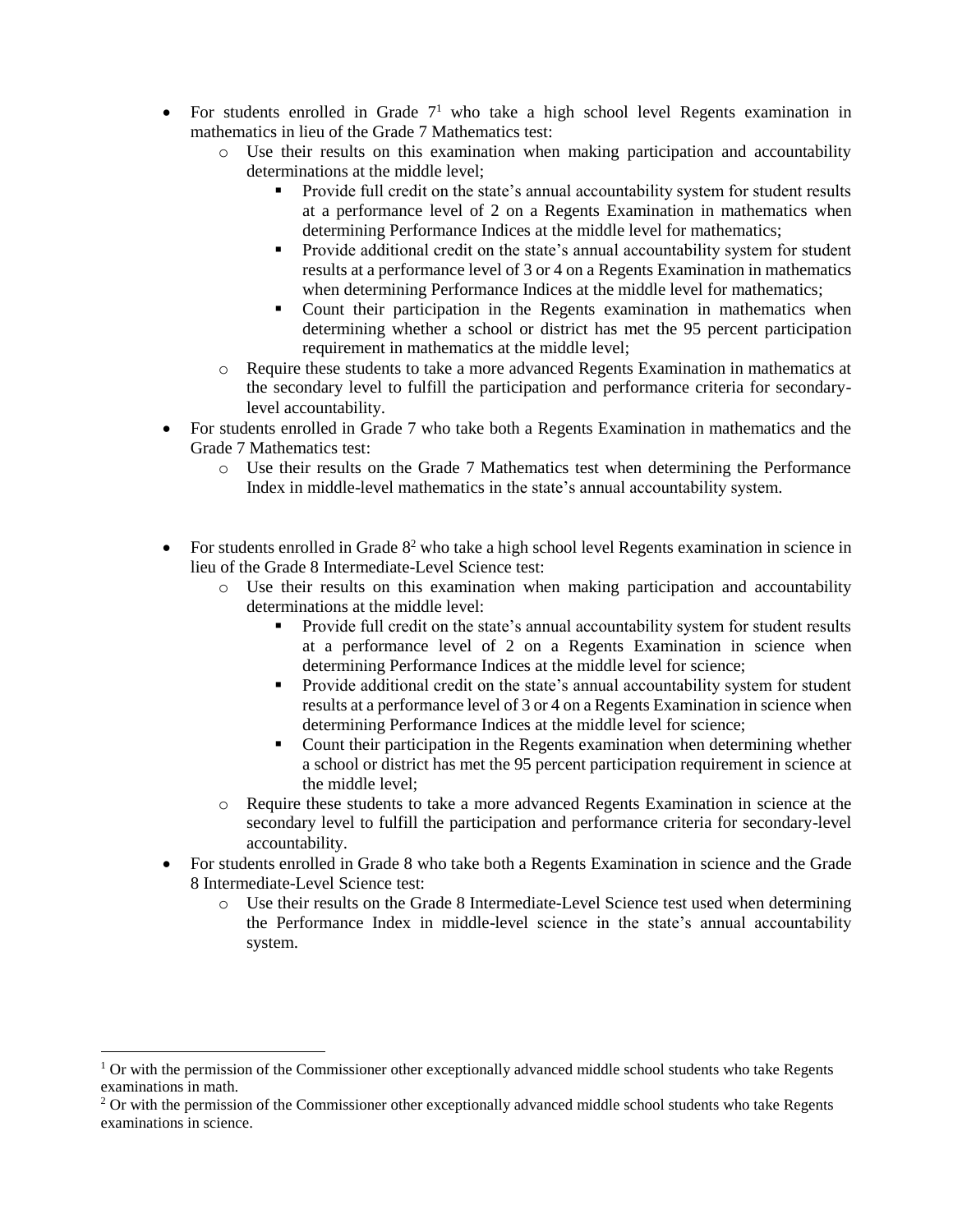#### *Rationale for Waiver Request*

Prior to the receipt of NYS' previously held ESEA flexibility waiver, Grade 7 students enrolled in advanced mathematics courses were required to take the NYS Grade 7 Mathematics Test for institutional accountability purposes and also a Regents Examination affiliated with their high school level mathematics course to receive credit towards a high school diploma, and Grade 8 students enrolled in a high school science course were required to take the NYS Grade 8 Intermediate-Level Science Test for institutional accountability purposes and the Regents Examination affiliated with their high school level course to receive credit towards a high school diploma. This rule placed an undue burden upon the students enrolled in these advanced courses as it not only imposed the difficulty of double testing upon these students but it also required these students to prepare for an exam that did not align to the mathematics or science course they took in that year. Likewise, the rule burdened the schools in which these students were enrolled by requiring them to provide additional instruction outside of these students' enrolled courses to help them prepare for the additional assessments. This waiver is necessary to reduce this burden upon NYS' high achieving students and schools.

The requested waiver of statutory requirements related to middle school students enrolled in high school mathematics and/or science courses will allow NYSED to more accurately measure these students' achievement levels in these subjects and to more accurately measure proficiency and growth for these schools in the state's annual accountability system.

The Department appreciates that ESEA/ESSA addresses this double testing issue for students enrolled in Grade 8 who take advanced mathematics courses, and acknowledges USDE's interest in not creating regulations that expand this flexibility beyond what is specified in law. NYSED also acknowledges that in the Analysis of Comments and Changes section of the preamble to the *Title I—Improving the Academic Achievement of the Disadvantaged—Academic Assessments Final Regulations*, USDE indicates that "[a] State may request a waiver to extend this flexibility [in § 200.5(b) for middle school mathematics be expanded beyond eighth graders taking advanced mathematics courses] to other grades or subjects if the State meets the requirements in section 8401 of the ESEA" (CFR, Vol. 81, No. 236, p88903).

### *C. Describe how the waiving of such requirements will advance student academic achievement.*

Waiving the same levels of achievement and same assessments provisions of ESEA/ESSA Section  $1111(b)(1)(B)(ii)$  and  $1111(b)(2)(B)(i)(I)$  will allow NYSED to better support academic achievement for impacted students by providing the following:

#### *Elimination of Double Testing Burden for High Achieving Students*:

This waiver will result in a continuation of the following Regulations of the Commissioner of Education:

- Section  $100.18(14)(v)$ (a) which states "[f]or students who attend grade 7 or 8 and take a Regents examination in mathematics in the 2013-2014 through the 2018-2019 school years, but do not take the grade 7 or 8 mathematics assessment, participation and accountability determinations for the school in which the student attends grade 7 or 8 shall be based upon such student's performance on the Regents examination in mathematics;" and
- Section  $100.18(14)(v)(c)(1)$  which states "[f]or students who, while attending grade 8, take a Regents examination in science but do not take the grade 8 science intermediate assessment, participation and accountability determinations for the school in which such student attends grade 8 shall be based upon such student's performance on the Regents examination in science."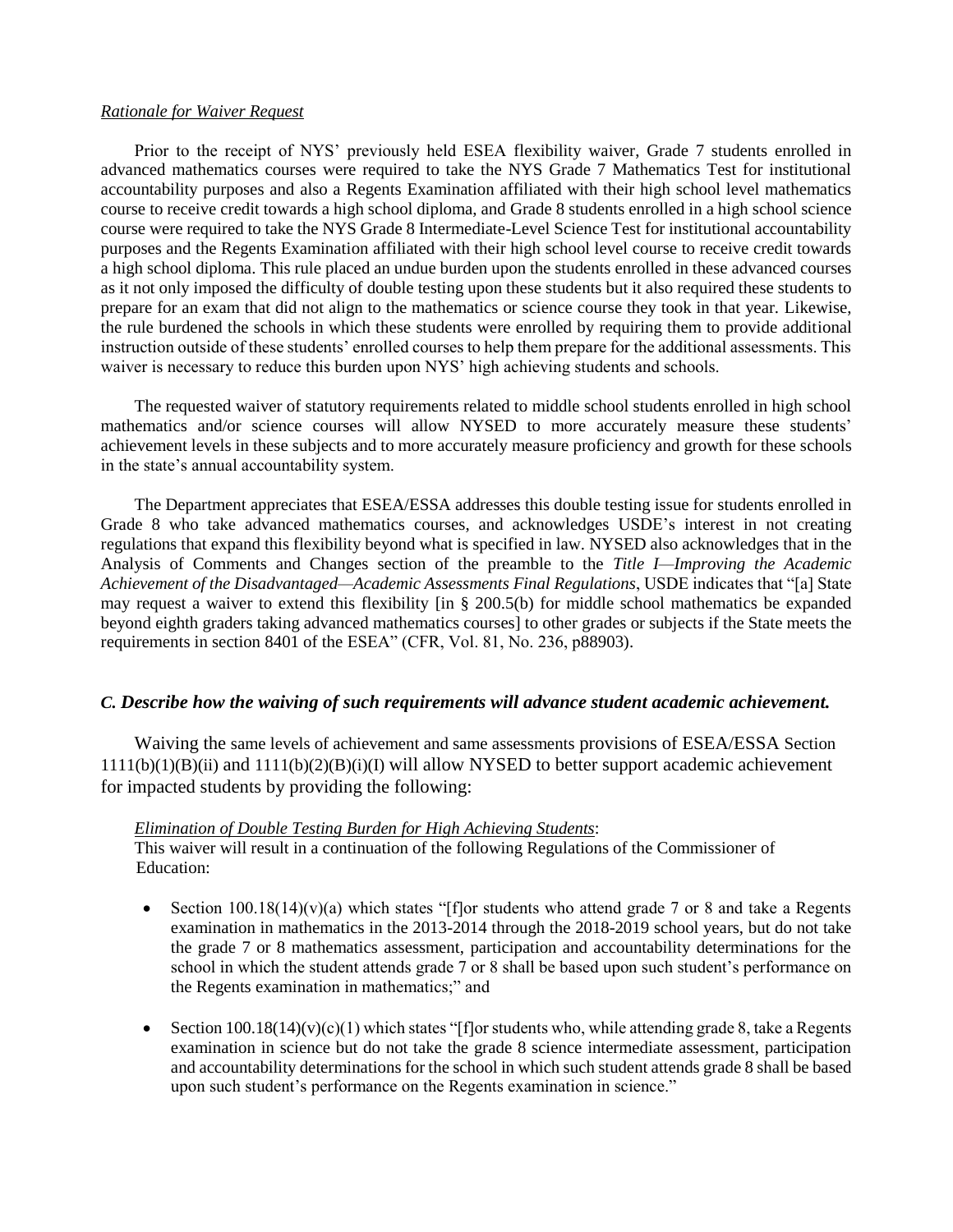Additional subsections of these regulations include provisions that allow for students enrolled in these classes to take both the grade-level assessments and the Regents Exam associated with their enrolled courses. These subsections provide schools the ability to determine through coursework whether a student is sufficiently high achieving to be measured by one advanced test, and as a result to reduce the testing burden for those students who will most benefit from the ability to focus exclusively on advanced studies.

In rare cases, it may be possible for schools to make such a determination for exceptionally advanced students enrolled in Grade 6 or Grade 7 who take a high school mathematics or science course affiliated with a Regents examination. In these cases, a district may petition the Commissioner to extend the allowance of this waiver to those students on an individual basis.

#### *Encouraging offering of advanced coursework to middle school students*:

New York State received allowance to waive the requirements being requested here as part of NYSED's ESEA Flexibility Waiver beginning in the 2014 school year. Before the approval of that waiver, many districts and schools within the state were reluctant to devote resources to providing high school coursework to middle school students as those districts and schools knew that the only results for which the middle school would be accountable for were the grade-level assessments and preparing students to take both the grade level assessment and the Regents examination might result in lower results on the grade level assessment than would be the case if students were being prepared only for that examination. Consequently, some districts were limiting participation in advanced coursework to those students who would be able to perform at high levels on both assessments, rather than students who would be able to pass a Regents examination if they could concentrate their efforts on that assessment. After gaining the ability to apply results from Regents examinations towards middle-level accountability through the ESEA Flexibility Waiver, all districts and schools across the state were encouraged to develop new and additional pathways to include more middle school students in advanced math and science courses.

The Department believes that continuation of this waiver will support New York's efforts to achieve one of the goal of ESSA, which is to provide middle school students with opportunities to participate in advanced high school coursework. In 2014, 684 NYS students enrolled in Grade 7 took a Regents Examination in mathematics in lieu of the Grade 7 mathematics test, and in 2015 736 NYS students took a Regents Examination in mathematics in lieu of the Grade 7 mathematics test (a 7.6% increase). In 2014, 40,793 NYS students enrolled in Grade 8 took a Regents Examination in science in lieu of the Grade 8 science test, and in 2015, 45,208 NYS students enrolled in Grade 8 took a Regents Examination in science in lieu of the Grade 8 science test (a 10.8% increase). Without a continuation of this waiver, we anticipate this trend would reverse and participation in advanced coursework will decline.

Additionally, this waiver reflects the following Regulations of the Commissioner of Education:

- Section 100.4(e)(2) which states "[e]xcept as otherwise provided in subdivisions (f) and (g) of this section, and except for students who have been admitted to a higher grade without completing the grade at which the assessment is administered, all students shall take the following assessments, provided that testing accommodations may be used as provided for in section  $100.2(g)$  of this Part in accordance with department policy... mathematics assessments shall be administered in grades 7 and 8, provided that, for the 2013-2014 and 2014-2015 school years, students who attend grade 7 or 8 may take a Regents examination in mathematics in lieu of or in addition to the grade 7 or 8 mathematics assessment, in accordance with section 100.18(b)(14) of this Part;" and
- Section 100.4(e)(4) which states "[e]xcept as otherwise provided in subdivisions (f) and (g) of this section, and except for students who have been admitted to a higher grade without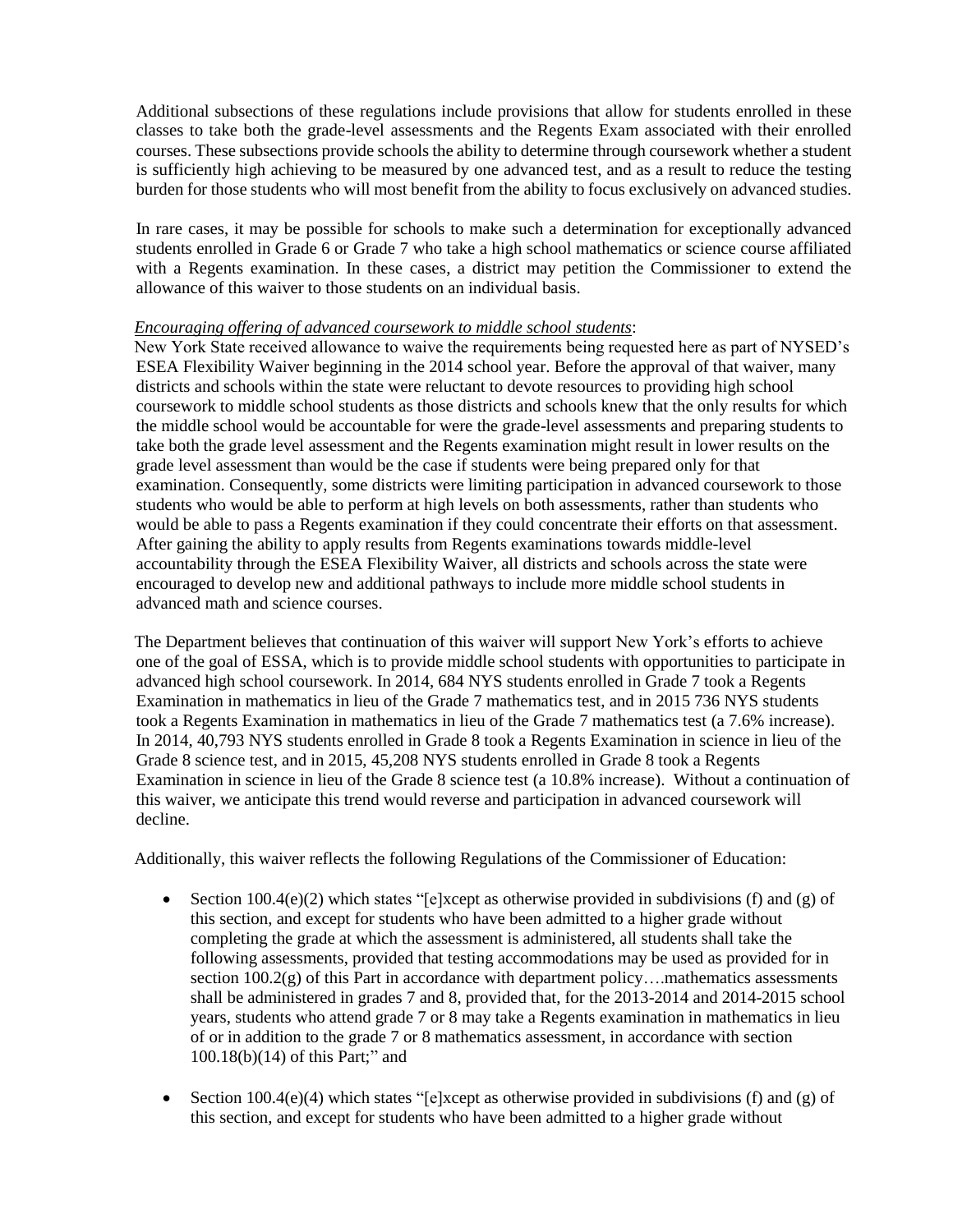completing the grade at which the assessment is administered, all students shall take the following assessments, provided that testing accommodations may be used as provided for in section 100.2(g) of this Part in accordance with department policy....the science intermediate assessment shall be administered in grade 8; provided that students who attend grade 8 may take a Regents examination in science in lieu of or in addition to the grade 8 science intermediate assessment, in accordance with this section and section 100.18(b)(14) of this Part."

# *D. Describe the methods the State educational agency, local educational agency, school, or Indian tribe will use to monitor and regularly evaluate the effectiveness of the implementation of the plan.*

Should the waiver be granted, the Department will follow the same procedures for Grade 7 students in advanced mathematics and Grade 8 students in advanced science as those that are used to determine participation and performance for Grade 8 students in advanced mathematics coursework and assessment. These procedures are described in the New York State Regulations of the Commissioner of Education Section 100.4.(d)(3)(i), which state that each district's "superintendent, or his or her designee, shall determine whether a student has demonstrated readiness in each subject in which he or she asks to begin high school courses." The regulation continues in Section 100.4(e)(2) to state that "students who attend Grade 7 or 8 may take a Regents examination in mathematics in lieu of or in addition to the Grade 7 or 8 mathematics assessment" and in Section 100.4(e)(4) to state that "students who attend grade 8 may take a Regents Examination in science in lieu of or in addition to the grade 8 science intermediate assessment." Attachment A provides the full text of these sections of the Regulations of the Commissioner.

Like the determination of whether advanced coursework is appropriate for each potential student, the determination of which assessment is appropriate for those Grade 7 and Grade 8 students enrolled in an advanced course is, and will continue to be, made by local educational agencies with the intent of identifying the most appropriate assessments to the students' achievement levels. The affected students will be required to take a more advanced Regents Examination at the secondary level as stipulated in the Regulations of the Commissioner of Education Section  $100.18(b)(14)(v)(a)$  which states that "[p]articipation and accountability determinations for the high school in which such student [who applies a Regents Exam to middle level participation and accountability] later enrolls shall be based upon such student's performance on mathematics assessments taken after the student first enters grade 9." Attachment B provides the full text of this section of the Regulations of the Commissioner.

### *E. Include only information directly related to the waiver request.*

NYSED annually collects data for Grade 7 students who take a Regents Examination in mathematics for accountability purposes as well as credit towards a high school diploma, Grade 7 students who take the Grade 7 Mathematics test for accountability purposes and also a Regents Examination in mathematics for credit towards a high school diploma, Grade 8 students who take a Regents Examination in science for accountability purposes as well as credit towards a high school diploma, and Grade 8 students who take the Grade 8 Intermediate-Level Science Test for accountability purposes and also take a Regents Examination in science for credit towards a high school diploma. Attachment C provides historical data regarding the number of Grade 7 students, by subgroup, who have taken a Regents Examination in mathematics in lieu of the Grade 7 Mathematics test since the approval of NYSED's previously held ESEA flexibility waiver. Attachment D provides historical data regarding the number of Grade 8 students, by subgroup, who have taken a Regents Examination in science in lieu of the Grade 8 Intermediate-Level Science Test since the approval of NYSED's previously held ESEA flexibility waiver.

## ADD RESULTS OF PUBLIC COMMENTS HERE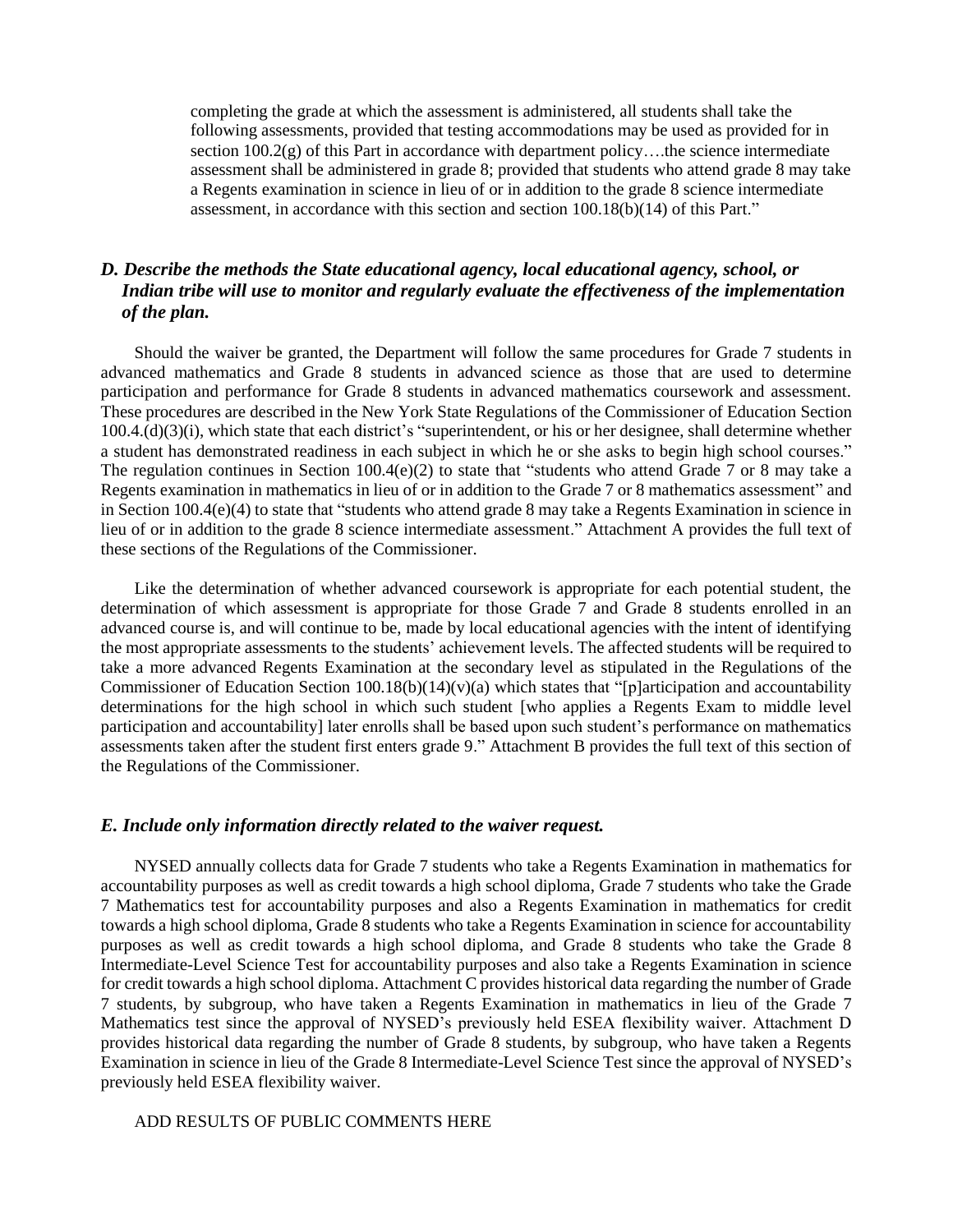*F. Describe how schools will continue to provide assistance to the same populations served by programs for which waivers are requested and, if the waiver relates to provisions of subsections (b) or (h) of section 1111, describe how the State educational agency, local educational agency, school, or Indian tribe will maintain or improve transparency in reporting to parents and the public on student achievement and school performance, including the achievement of the subgroups of students identified in section 1111(b)(2)(B)(xi).*

NYSED will continue to collect and monitor student data to ensure that this waiver request will not negatively impact the participation rate for subgroups for the NYS Grade 7 Mathematics Test, the Regents Examinations in mathematics, the NYS Grade 8 Intermediate-Level Science Test, or the Regents Examinations in science, and to ensure that effective decisions are being made to apply the allowance to those students who will benefit from it the most. As of 2015, accountability reports in the New York school report cards report combined proficiency data for students who took the grade-level assessments and students who took the advanced assessment in lieu of the grade-level assessment. Under this waiver, New York will continue to report these data.

Upon issuance of the waiver by the USDE, the Department will prepare for consideration by the Board of Regents such amendments to Commissioner's Regulations as may be necessary to implement the waiver. If NYS is granted the requested waiver, it will submit to the USDE in fall 2018 a copy of the amended Commissioner's Regulations.

Please feel free to contact me by phone at (718) 722-2796 or via email at [Ira.Schwartz@nysed.gov](mailto:Ira.Schwartz@nysed.gov) if you have any questions regarding this waiver request. Thank you for your consideration.

Sincerely,

Ira Schwartz

cc: MaryEllen Elia Jhone Ebert Angelica Infante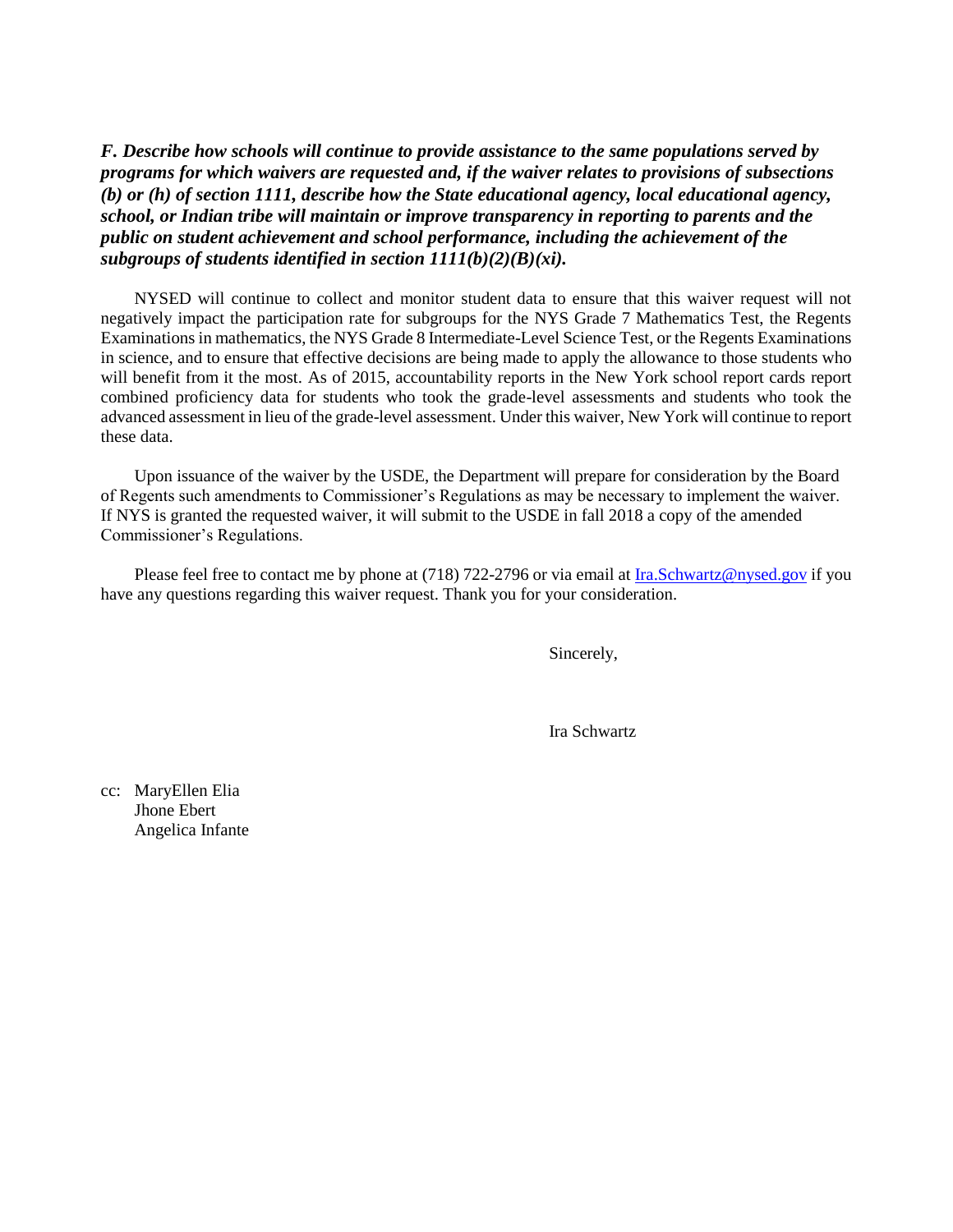## **Attachment A: Commissioner's Regulation Part 100.4(d-e)**

### d. **Grade 8 acceleration for diploma credit.**

- 1. Public school students in grade 8 shall have the opportunity to take high school courses in mathematics and in at least one of the following areas: English, social studies, languages other than English, art, music, career and technical education subjects or science courses.
- 2. Credit may be awarded for an accelerated course only when at least one of the following conditions has been met:
	- i. accelerated students attend classes in a high school with high school students and pass the course on the same basis as the high school students. Credit is awarded by the high school; or
	- ii. the student passes the course and the associated State proficiency examination or Regents examination, when available. The credit must be accepted as a transfer credit by all registered New York State high schools; or
	- iii. in cases where no appropriate State assessment is available, the student passes a course in the middle, junior high or intermediate school that has been approved for high school credit by the public school district superintendent(s), or his or her designee(s), or the district(s) where the middle, junior high or intermediate school and the high school are located.
- 3. Such opportunity shall be provided subject to the following conditions:
	- i. The superintendent, or his or her designee, shall determine whether a student has demonstrated readiness in each subject in which he or she asks to begin high school courses in the eighth grade leading to a diploma.
	- ii. A student shall be awarded high school credit for such courses only if such student passes a Regents examination, a second language proficiency examination when available, or a career and technical education proficiency examination, or, if no such examinations are available, a locally developed examination that establishes student performance at a high school level as determined by the principal.
- 4. Courses taken pursuant to this subdivision may be substituted for the appropriate requirements set forth in subdivision (c) of this section.

# e. **Required assessments in grades 7 and 8.**

Except as otherwise provided in subdivisions (f) and (g) of this section, and except for students who have been admitted to a higher grade without completing the grade at which the assessment is administered, all students shall take the following assessments, provided that testing accommodations may be used as provided for in section 100.2(g) of this Part in accordance with department policy.

- 1. Beginning with school year 1998-99, the English language arts intermediate assessment shall be administered in grade 8. Beginning with the 2005-2006 school year, English language arts assessments shall be administered in grades 7 and 8.
- 2. Beginning with the 1998-99 school year, the mathematics intermediate assessment shall be administered in grade 8. Beginning with the 2005-2006 school year, mathematics assessments shall be administered in grades 7 and 8, provided that, for the 2013-2014 and 2014-2015 school years, students who attend grade 7 or 8 may take a Regents examination in mathematics in lieu of or in addition to the grade 7 or 8 mathematics assessment, in accordance with section 100.18(b)(14) of this Part.
- 3. The program evaluation test in social studies in grade 8, beginning in May 1989. Beginning with the school year 2000-2001 through the 2009-2010 school year, the social studies intermediate assessment shall replace the program evaluation test and shall be administered in grade 8.
- 4. Beginning with the school year 2000-2001, the science intermediate assessment shall be administered in grade 8; provided that students who attend grade 8 may take a Regents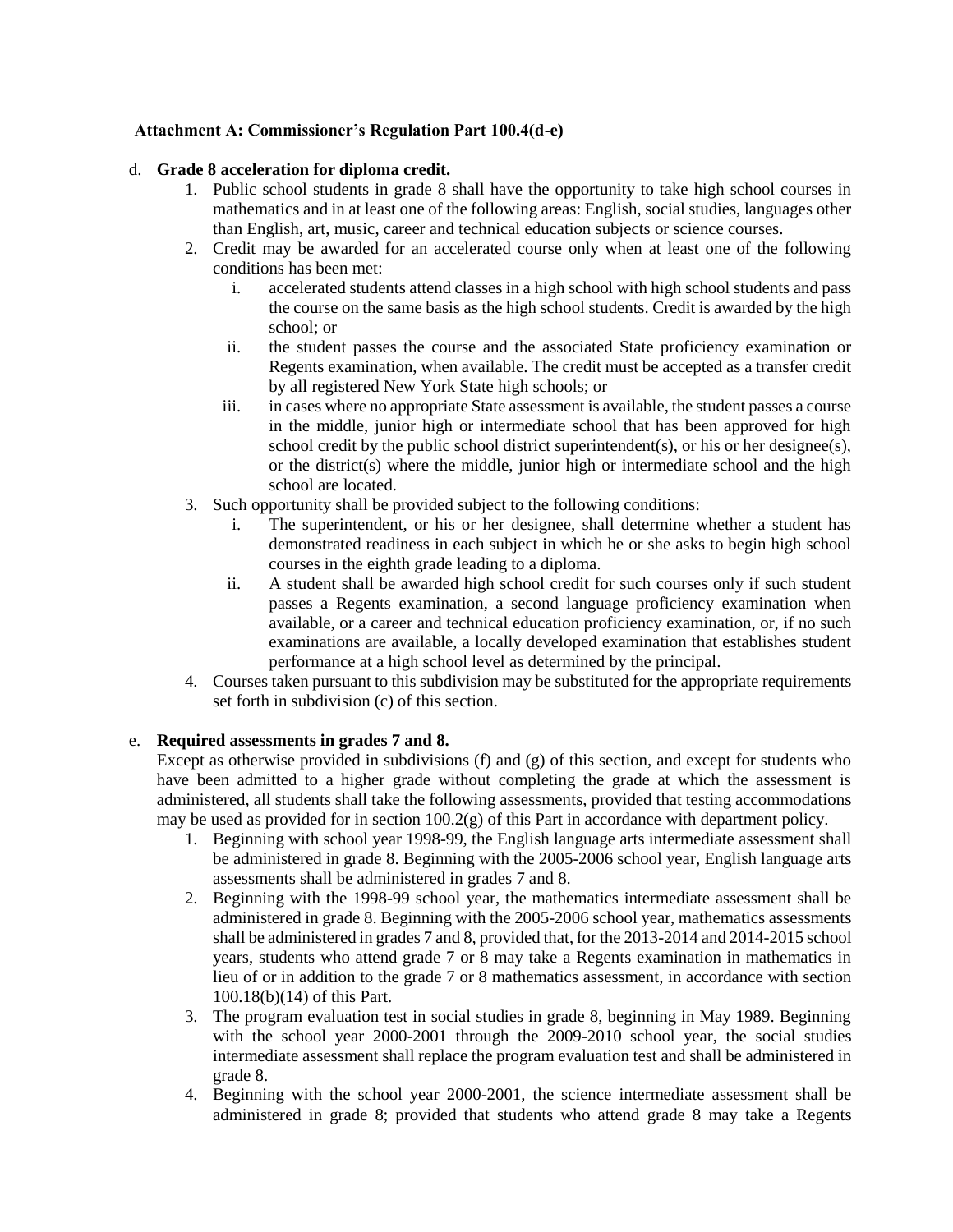Examination in science in lieu of or in addition to the grade 8 science intermediate assessment, in accordance with this section and section 100.18(b)(14) of this Part, and provided further that the science intermediate assessment shall not be administered in grade 8 to students who take such assessment in grade 7 and are being considered for placement in an accelerated high school-level science course when they are in grade 8 pursuant to subdivision (d) of this section.

- 5. Such other assessments as the commissioner determines appropriate.
- 6. Notwithstanding the provisions of this section, no school district shall make any student promotion or placement decisions based solely or primarily on student performance on the English language arts assessments and the mathematics assessments administered in grades 7 and 8. However, a school district may consider student performance on such assessments provided the school district uses multiple measures in addition to such assessments and that such assessments do not constitute the major factor in such determinations.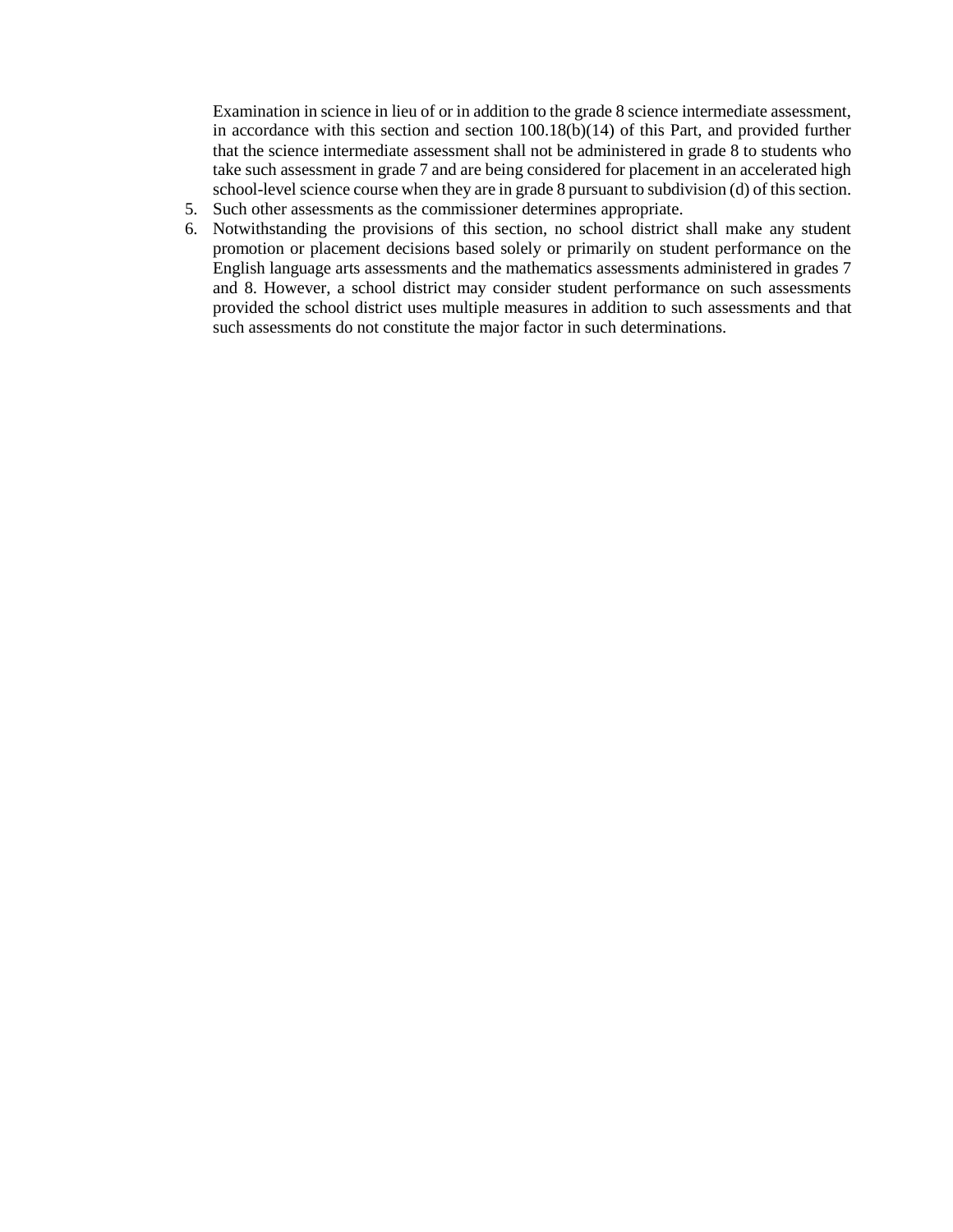## **Attachment B: Commissioner's Regulation Part 100.18(b)(14)(v)**

- a. For students who attend grade 7 or 8 and take a Regents examination in mathematics in the 2013- 2014 through the 2018-2019 school years, but do not take the grade 7 or 8 mathematics assessment, participation and accountability determinations for the school in which the student attends grade 7 or 8 shall be based upon such student's performance on the Regents examination in mathematics. Participation and accountability determinations for the high school in which such student later enrolls shall be based upon such student's performance on mathematics assessments taken after the student first enters grade 9. For such students, a score of 65 or above, or a comparable score as approved by the Board of Regents, on a Regents examination in mathematics taken in grade 9 or thereafter will be credited as level 3 for purposes of calculating the high school performance index.
- b. For students who attend grade 7 or 8 and who take both the grade 7 or 8 mathematics assessment and a Regents examination in mathematics during the 2013-2014 through the 2018-2019 school years, participation and accountability determinations for the school such students attend in grade 7 or 8 shall be based upon the student's performance on the grade 7 or 8 mathematics assessment.
- c. Science assessments in grades 7 and 8.
	- 1. For students who, while attending grade 8, take a Regents examination in science but do not take the grade 8 science intermediate assessment, participation and accountability determinations for the school in which such student attends grade 8 shall be based upon such student's performance on the Regents examination in science.
	- 2. For students who, while attending grade 8, take both the grade 8 science intermediate assessment and a Regents examination in science, participation and accountability determinations for the school in which such student attends grade 8 shall be based upon such student's performance on the grade 8 science intermediate assessment.
	- 3. For students who have taken the grade 8 science intermediate assessment when they attended grade 7 and who take a Regents examination in science while attending grade 8, participation and accountability determinations for the school in which such student attends grade 8 shall be based upon such student's performance on the Regents examination in science.
	- 4. For students who have taken the grade 8 science intermediate assessment when they attended grade 7 and who do not take a Regents examination in science while attending grade 8, participation and accountability determinations for the school in which the student attends grade 8 shall be based upon the student's performance on the grade 8 science intermediate assessment taken in grade 7.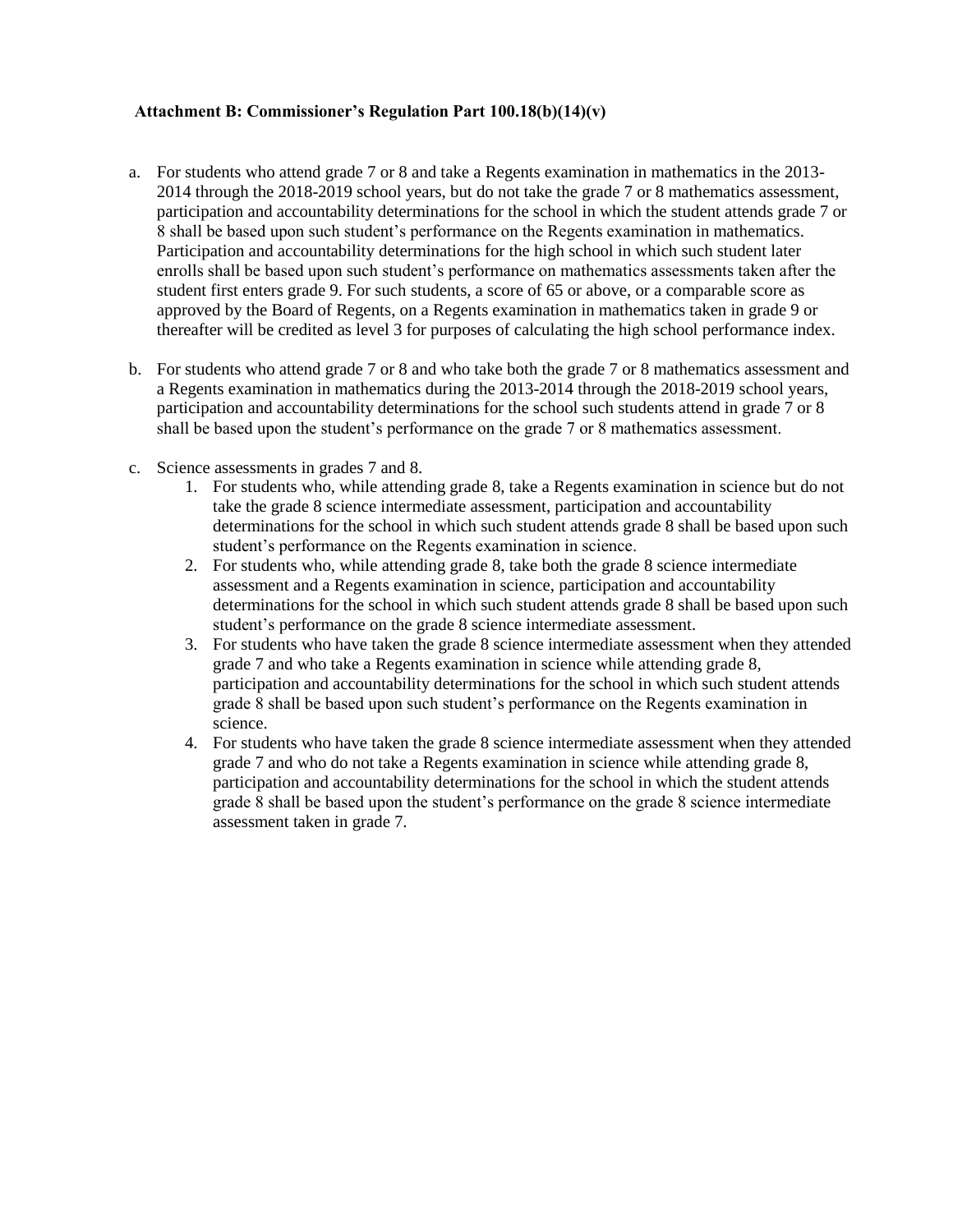# **Attachment C: Student Historical Assessment Data—Grade 7 Advanced Mathematics**

#### **2014-2015**

| <b>Group Name</b>                                             | <b>Total Number</b><br>of Students<br><b>Tested</b> | <b>Total</b><br><b>Number</b><br>Who Took a<br><b>Regents</b><br><b>Exam</b> in<br><b>Math</b> in<br>Lieu of a<br>Grade 7<br><b>Math Test</b> | $%$ Who<br>Took a<br><b>Regents</b><br><b>Exam</b> in<br><b>Math</b> in<br>Lieu of a<br>Grade 7<br><b>Math Test</b> | <b>Number Who</b><br>Took a<br><b>Regents Exam</b><br>in Math in<br>Lieu of a<br><b>Grade 7 Math</b><br><b>Test and</b><br><b>Passed (Level</b><br>3/4/5) | % Who Took<br>a Regents<br><b>Exam in Math</b><br>in Lieu of a<br><b>Grade 7 Math</b><br><b>Test and</b><br><b>Passed (Level</b><br>3/4/5) |
|---------------------------------------------------------------|-----------------------------------------------------|-----------------------------------------------------------------------------------------------------------------------------------------------|---------------------------------------------------------------------------------------------------------------------|-----------------------------------------------------------------------------------------------------------------------------------------------------------|--------------------------------------------------------------------------------------------------------------------------------------------|
| <b>All Students</b>                                           | 146546                                              | 684                                                                                                                                           | 0.47%                                                                                                               | 667                                                                                                                                                       | 97.51%                                                                                                                                     |
| American Indian or Alaska<br>Native<br><b>Asian or Native</b> | 894                                                 | $\boldsymbol{0}$                                                                                                                              | 0.00%                                                                                                               | $\boldsymbol{0}$                                                                                                                                          | 0.00%                                                                                                                                      |
| Hawaiian/Other Pacific<br>Islander                            | 16497                                               | 213                                                                                                                                           | 1.29%                                                                                                               | 213                                                                                                                                                       | 100.00%                                                                                                                                    |
| <b>Black or African American</b>                              | 30985                                               | 106                                                                                                                                           | 0.34%                                                                                                               | 93                                                                                                                                                        | 87.74%                                                                                                                                     |
| Hispanic or Latino                                            | 41455                                               | 65                                                                                                                                            | 0.16%                                                                                                               | 63                                                                                                                                                        | 96.92%                                                                                                                                     |
| Multiracial                                                   | 1549                                                | 6                                                                                                                                             | 0.39%                                                                                                               | 6                                                                                                                                                         | 100.00%                                                                                                                                    |
| White                                                         | 55166                                               | 294                                                                                                                                           | 0.53%                                                                                                               | 292                                                                                                                                                       | 99.32%                                                                                                                                     |
| <b>Students with Disabilities</b>                             | 24924                                               | 4                                                                                                                                             | 0.02%                                                                                                               | 3                                                                                                                                                         | 75.00%                                                                                                                                     |
| <b>English Language Learners</b>                              | 12059                                               | $\boldsymbol{0}$                                                                                                                              | 0.00%                                                                                                               | $\boldsymbol{0}$                                                                                                                                          | 0.00%                                                                                                                                      |
| <b>Economically Disadvantaged</b>                             | 84407                                               | 147                                                                                                                                           | 0.17%                                                                                                               | 138                                                                                                                                                       | 93.88%                                                                                                                                     |

| <b>Group Name</b>                         | <b>Total Number</b><br>of Students<br><b>Tested</b> | <b>Total</b><br><b>Number</b><br>Who Took a<br><b>Regents</b><br>Exam in<br><b>Math</b> in<br>Lieu of a<br>Grade 7<br><b>Math Test</b> | $\%$ Who<br>Took a<br><b>Regents</b><br><b>Exam</b> in<br><b>Math</b> in<br>Lieu of a<br>Grade 7<br><b>Math Test</b> | <b>Number Who</b><br>Took a<br><b>Regents Exam</b><br>in Math in<br>Lieu of a<br><b>Grade 7 Math</b><br><b>Test and</b><br><b>Passed (Level</b><br>3/4/5) | % Who Took<br>a Regents<br><b>Exam in Math</b><br>in Lieu of a<br><b>Grade 7 Math</b><br><b>Test and</b><br><b>Passed (Level</b><br>$3/4/5$ ) |
|-------------------------------------------|-----------------------------------------------------|----------------------------------------------------------------------------------------------------------------------------------------|----------------------------------------------------------------------------------------------------------------------|-----------------------------------------------------------------------------------------------------------------------------------------------------------|-----------------------------------------------------------------------------------------------------------------------------------------------|
| All Students                              | 142787                                              | 736                                                                                                                                    | 0.52%                                                                                                                | 729                                                                                                                                                       | 99.05%                                                                                                                                        |
| American Indian or Alaska<br>Native       | 1104                                                | 10                                                                                                                                     | 0.91%                                                                                                                | 10                                                                                                                                                        | 100.00%                                                                                                                                       |
| Asian or Native<br>Hawaiian/Other Pacific |                                                     |                                                                                                                                        |                                                                                                                      |                                                                                                                                                           |                                                                                                                                               |
| Islander                                  | 16895                                               | 231                                                                                                                                    | 1.37%                                                                                                                | 231                                                                                                                                                       | 100.00%                                                                                                                                       |
| <b>Black or African American</b>          | 29086                                               | 102                                                                                                                                    | 0.35%                                                                                                                | 99                                                                                                                                                        | 97.06%                                                                                                                                        |
| <b>Hispanic or Latino</b>                 | 40453                                               | 59                                                                                                                                     | 0.15%                                                                                                                | 55                                                                                                                                                        | 93.22%                                                                                                                                        |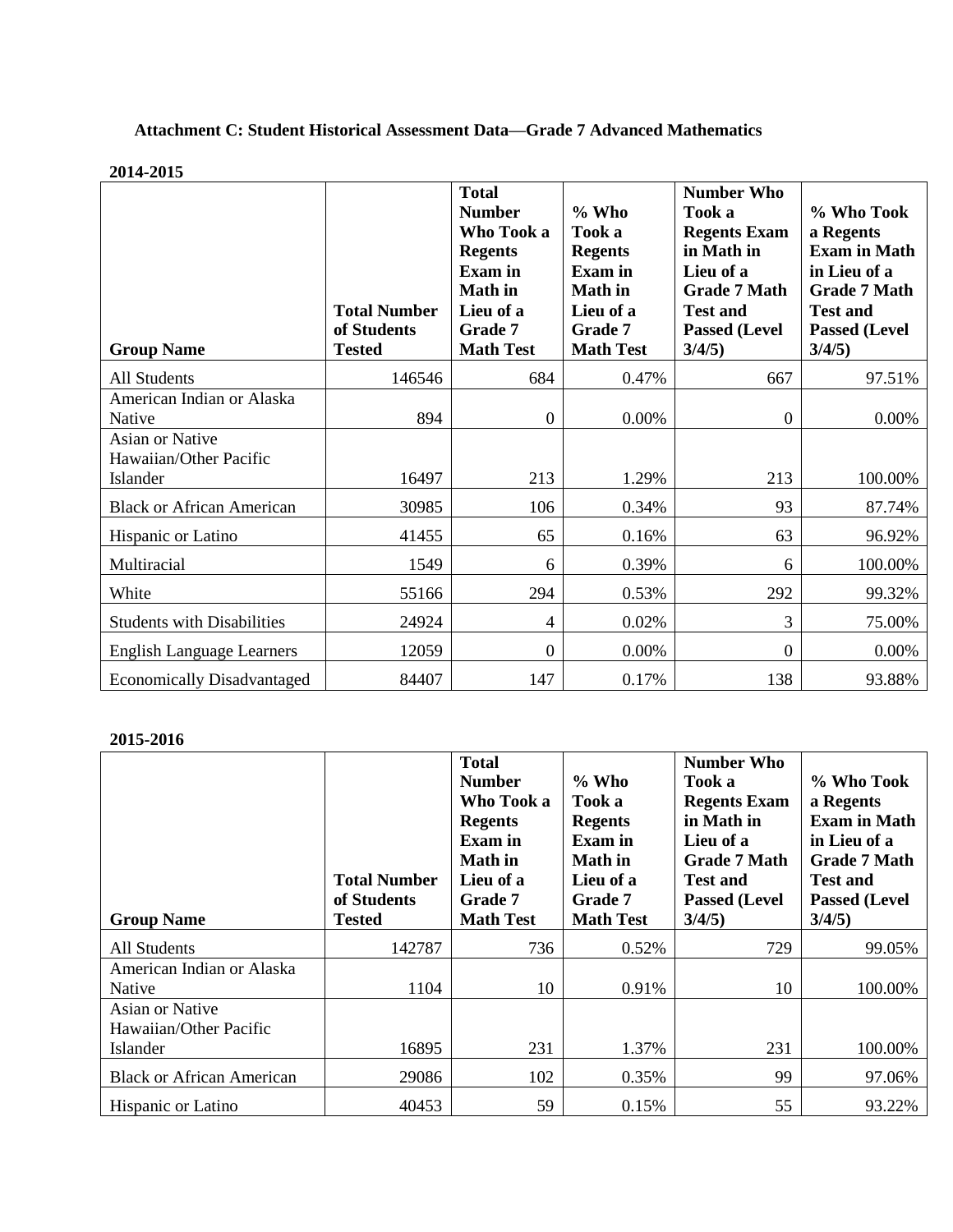| <b>Group Name</b>                 | <b>Total Number</b><br>of Students<br><b>Tested</b> | <b>Total</b><br><b>Number</b><br>Who Took a<br><b>Regents</b><br><b>Exam</b> in<br><b>Math</b> in<br>Lieu of a<br>Grade 7<br><b>Math Test</b> | $\%$ Who<br>Took a<br><b>Regents</b><br><b>Exam</b> in<br><b>Math</b> in<br>Lieu of a<br>Grade 7<br><b>Math Test</b> | <b>Number Who</b><br>Took a<br><b>Regents Exam</b><br>in Math in<br>Lieu of a<br><b>Grade 7 Math</b><br><b>Test and</b><br><b>Passed (Level)</b><br>$3/4/5$ ) | % Who Took<br>a Regents<br><b>Exam in Math</b><br>in Lieu of a<br><b>Grade 7 Math</b><br><b>Test and</b><br><b>Passed (Level</b><br>$3/4/5$ ) |
|-----------------------------------|-----------------------------------------------------|-----------------------------------------------------------------------------------------------------------------------------------------------|----------------------------------------------------------------------------------------------------------------------|---------------------------------------------------------------------------------------------------------------------------------------------------------------|-----------------------------------------------------------------------------------------------------------------------------------------------|
| Multiracial                       | 1875                                                | 6                                                                                                                                             | 0.32%                                                                                                                | 6                                                                                                                                                             | 100.00%                                                                                                                                       |
| White                             | 53374                                               | 328                                                                                                                                           | 0.61%                                                                                                                | 328                                                                                                                                                           | 100.00%                                                                                                                                       |
| <b>Students with Disabilities</b> | 24356                                               | 14                                                                                                                                            | 0.06%                                                                                                                | 13                                                                                                                                                            | 92.86%                                                                                                                                        |
| <b>English Language Learners</b>  | 11333                                               | 2                                                                                                                                             | 0.02%                                                                                                                | $\overline{2}$                                                                                                                                                | 100.00%                                                                                                                                       |
| <b>Economically Disadvantaged</b> | 82257                                               | 161                                                                                                                                           | 0.20%                                                                                                                | 155                                                                                                                                                           | 96.27%                                                                                                                                        |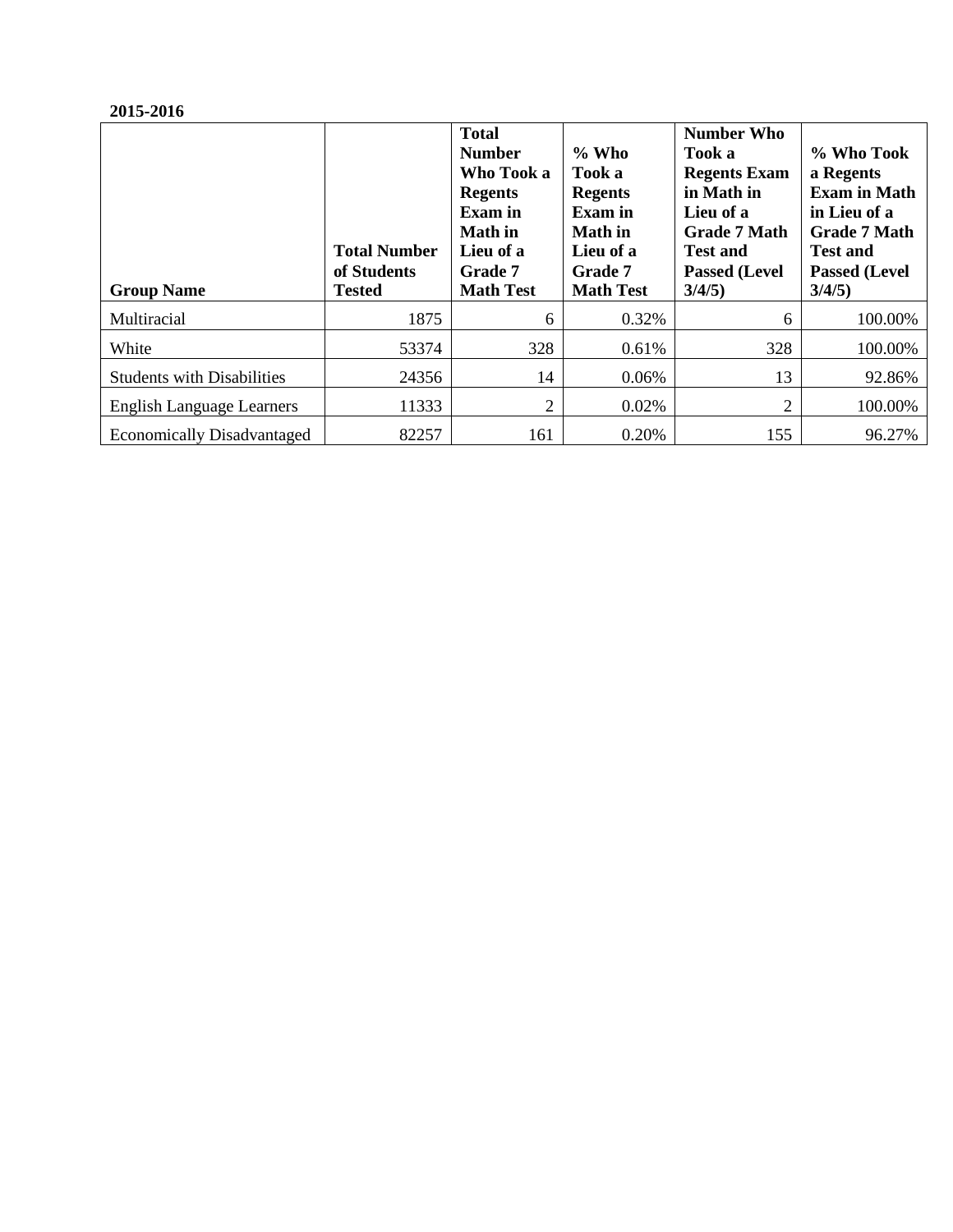# **Attachment D: Student Historical Assessment Data—Grade 8 Advanced Science**

#### **2014-2015**

| <b>Group Name</b>                                            | <b>Total Number</b><br>of Students<br><b>Tested</b> | <b>Total</b><br><b>Number</b><br>Who Took a<br><b>Regents</b><br><b>Exam</b> in<br><b>Science in</b><br>Lieu of the<br>Grade 8<br><b>Science Test</b> | % Who<br>Took a<br><b>Regents</b><br><b>Exam</b> in<br><b>Science in</b><br>Lieu of the<br>Grade 8<br><b>Science Test</b> | <b>Number Who</b><br>Took a<br><b>Regents Exam</b><br>in Science in<br>Lieu of a<br>Grade 8<br><b>Science Test</b><br>and Passed<br>(Level 3/4/5) | % Who Took<br>a Regents<br><b>Exam</b> in<br><b>Science in</b><br>Lieu of a<br>Grade 8<br><b>Science Test</b><br>and Passed<br>$(Level\ 3/4/5)$ |
|--------------------------------------------------------------|-----------------------------------------------------|-------------------------------------------------------------------------------------------------------------------------------------------------------|---------------------------------------------------------------------------------------------------------------------------|---------------------------------------------------------------------------------------------------------------------------------------------------|-------------------------------------------------------------------------------------------------------------------------------------------------|
| <b>All Students</b>                                          | 165390                                              | 40793                                                                                                                                                 | 24.66%                                                                                                                    | 38085                                                                                                                                             | 93.36%                                                                                                                                          |
| American Indian or Alaska<br>Native                          | 961                                                 | 123                                                                                                                                                   | 12.80%                                                                                                                    | 113                                                                                                                                               | 91.87%                                                                                                                                          |
| <b>Asian or Native</b><br>Hawaiian/Other Pacific<br>Islander | 16608                                               | 4906                                                                                                                                                  | 29.54%                                                                                                                    | 4768                                                                                                                                              | 97.19%                                                                                                                                          |
| <b>Black or African American</b>                             | 31723                                               | 4594                                                                                                                                                  | 14.48%                                                                                                                    | 3680                                                                                                                                              | 80.10%                                                                                                                                          |
| Hispanic or Latino                                           | 41322                                               | 6075                                                                                                                                                  | 14.70%                                                                                                                    | 4972                                                                                                                                              | 81.84%                                                                                                                                          |
| Multiracial                                                  | 1772                                                | 458                                                                                                                                                   | 25.85%                                                                                                                    | 437                                                                                                                                               | 95.41%                                                                                                                                          |
| White                                                        | 73004                                               | 24637                                                                                                                                                 | 33.75%                                                                                                                    | 24115                                                                                                                                             | 97.88%                                                                                                                                          |
| <b>Students with Disabilities</b>                            | 25166                                               | 1650                                                                                                                                                  | 6.56%                                                                                                                     | 1019                                                                                                                                              | 61.76%                                                                                                                                          |
| <b>English Language Learners</b>                             | 10843                                               | 398                                                                                                                                                   | 3.67%                                                                                                                     | 131                                                                                                                                               | 32.91%                                                                                                                                          |
| <b>Economically Disadvantaged</b>                            | 87557                                               | 12143                                                                                                                                                 | 13.87%                                                                                                                    | 10217                                                                                                                                             | 84.14%                                                                                                                                          |

|                                                              |                                                     | <b>Total</b><br><b>Number</b><br>Who Took a<br><b>Regents</b><br>Exam in | $\%$ Who<br>Took a<br><b>Regents</b><br><b>Exam</b> in             | <b>Number Who</b><br>Took a<br><b>Regents Exam</b><br>in Science in<br>Lieu of a | % Who Took<br>a Regents<br><b>Exam</b> in<br><b>Science in</b><br>Lieu of a |
|--------------------------------------------------------------|-----------------------------------------------------|--------------------------------------------------------------------------|--------------------------------------------------------------------|----------------------------------------------------------------------------------|-----------------------------------------------------------------------------|
| <b>Group Name</b>                                            | <b>Total Number</b><br>of Students<br><b>Tested</b> | <b>Science in</b><br>Lieu of the<br>Grade 8<br><b>Science Test</b>       | <b>Science in</b><br>Lieu of the<br>Grade 8<br><b>Science Test</b> | Grade 8<br><b>Science Test</b><br>and Passed<br>$(Level\ 3/4/5)$                 | Grade 8<br><b>Science Test</b><br>and Passed<br>(Level 3/4/5)               |
| All Students                                                 | 160381                                              | 45208                                                                    | 28.19%                                                             | 41790                                                                            | 92.44%                                                                      |
| American Indian or Alaska<br>Native                          | 1028                                                | 160                                                                      | 15.56%                                                             | 139                                                                              | 86.88%                                                                      |
| <b>Asian or Native</b><br>Hawaiian/Other Pacific<br>Islander | 16882                                               | 5997                                                                     | 35.52%                                                             | 5800                                                                             | 96.72%                                                                      |
| <b>Black or African American</b>                             | 29963                                               | 5408                                                                     | 18.05%                                                             | 4143                                                                             | 76.61%                                                                      |
| Hispanic or Latino                                           | 40606                                               | 7199                                                                     | 17.73%                                                             | 5826                                                                             | 80.93%                                                                      |
| Multiracial                                                  | 1892                                                | 558                                                                      | 29.49%                                                             | 535                                                                              | 95.88%                                                                      |